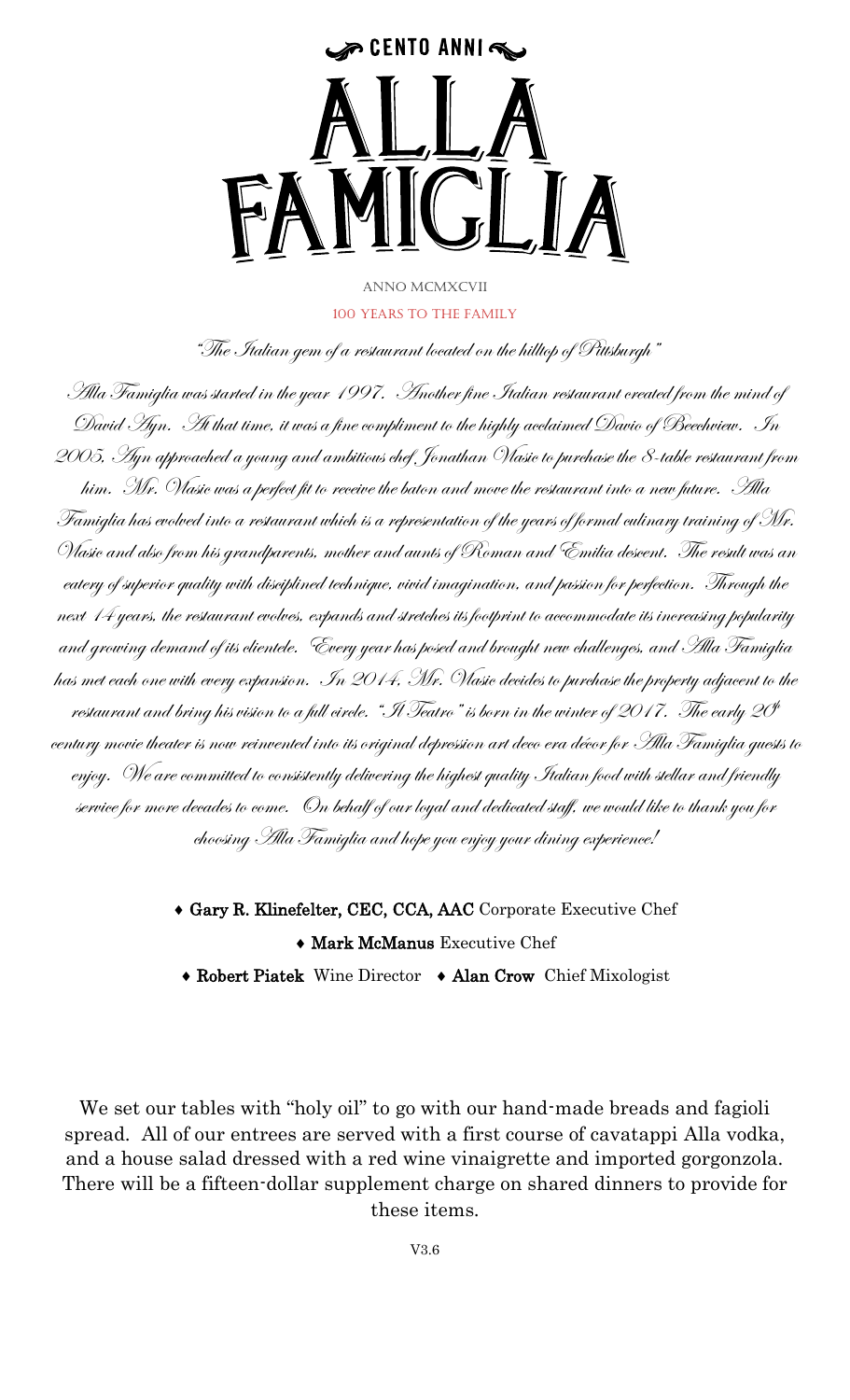Stuzzicarelli

OYSTERS ON THE HALF SHELL mignonette, house cocktail sauce, lemon. 19 ANTIPASTI BOARD prosciutto di Parma, Gin and Juice lamb salume, hot and sweet sopressata, Bosca Tartufo, Tomme de Chevre, Grana Padano, crostini, olives, Italiano honey 30

MEATBALL GIGANTE stuffed w/ fresh mozzarella, sea of marinara, two provolones 17

STONEFRUIT AND BURRATA nectarines, peaches, cherries & heirloom tomatoes tossed with basil, mint, parsley & cabernet vinaigrette, topped with toasted pepitas 24

GARLIC BUTTER BRAISED OCTOPUS with a summer panzanella salad of heirloom tomatoes, cucumbers, ciabatta, asparagus, scallions & fresh herbs with lemon vinaigrette 25

GRILLED HEIRLOOM TOMATOES with goat cheese, smoked salmon and sundried tomato creole oil 18

HOT BANANA PEPPERS house sausage stuffed, Alla marinara, provolone 17 TRUFFLE DEVILED EGGS with caviar and scallions 18

MUSSELS DIAVOLO hot peppers, crushed tomatoes, sweet and spicy sauce 20 GREENS & BEANS escarole, house sausage, white beans, chicken stock 14

FRIED CHEESE basil pesto, Parmigiana Reggiano, Alla marinara 15

## SMOKED PROVOLONE Allegheny Mountain smoked, black truffles, arugula 17

 Consuming raw or undercooked meats, poultry, seafood, shellfish or eggs may increase your risk of food-borne illness. There is a risk associated with consuming raw oysters. If you have chronic illness of the liver, stomach, or blood or have immune disorders, you are at greater risk of serious illness from raw oysters, and should eat oysters fully cooked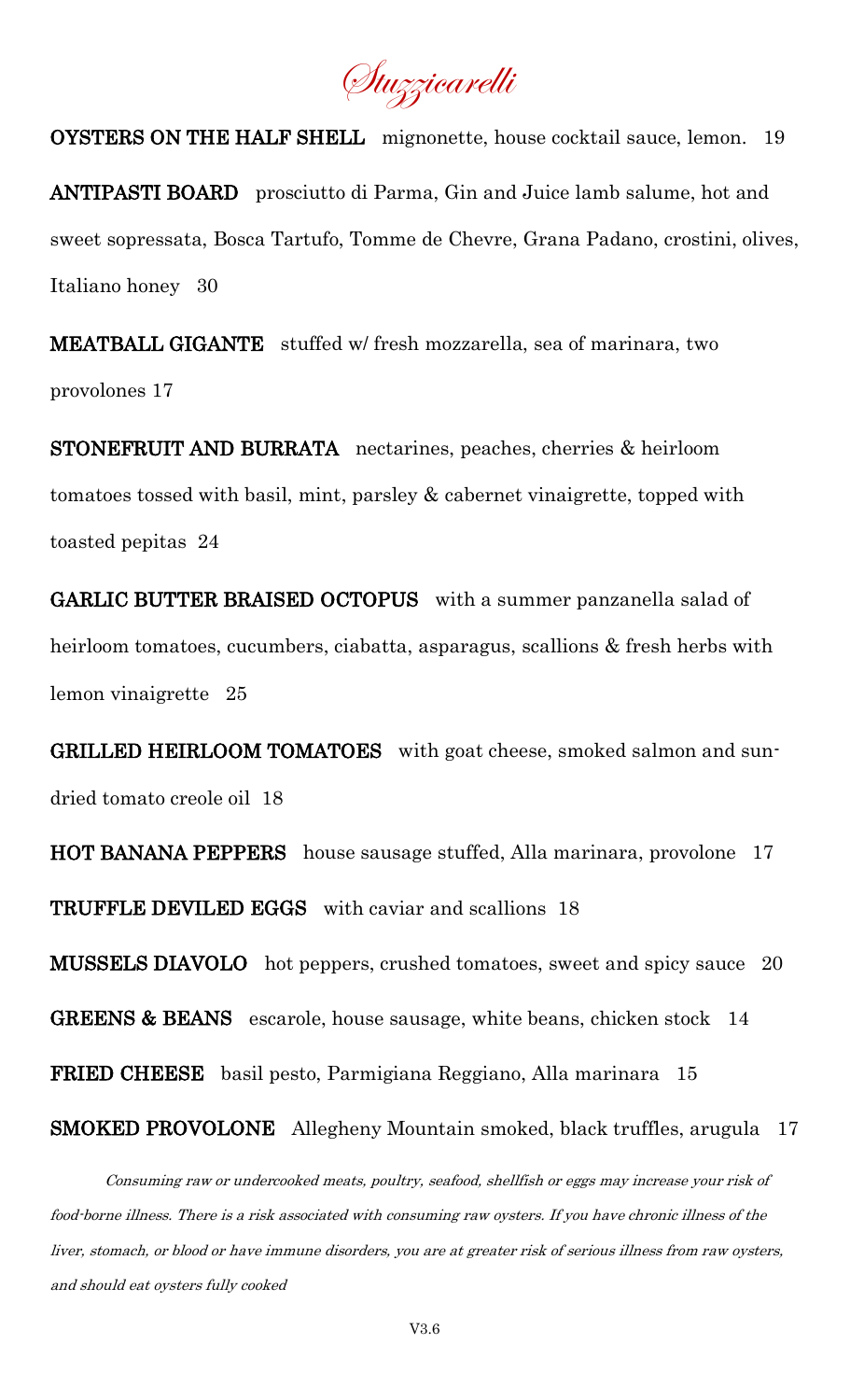Insalata Course

CASA SALAD mixed greens, roasted peppers, spiced walnuts, kalamata & Sicilian green olives, red wine vinaigrette, gorgonzola

HAIL CAESAR! romaine lettuce, crostini, classic Caesar dressing, parmesan +6

Maccheroni Course

CAVATAPPI ALLA VODKA Alla marinara, farm-fresh cream, Russian Vodka, evoo, fresh basil

CACIO E PEPE linguini, farm fresh cream, evoo, cracked pepper, prepared in a Locatelli Romano cheese wheel. +6

Italian Specialties…

SEAFOOD DIAVOLA lobster tail, scallops, shrimp, mussels, and clams simmered in a spicy plum tomato sauce  $68$  Add house salsiccia and pancetta  $+6$ 

TAGLIATELLE SCOGLIO DEL MARE lobster tail, scallops, mussels, clams, shrimp, pignolia nuts, sherry lobster cream 65

SMOKED CHICKEN PAPPARDELLE sauteed mushrooms, roasted cauliflower, garlic, tomatoes, basil, English cucumbers, caramelized onion & Boursin cream 48

THE FALLEN ANGEL campagnelle, roasted bone marrow, glace de viande, Grana Padano, sea salt, black Périgord truffles 65

Vitello Scallopini

MARSALA wild mushrooms, raisins, currants, Florio broth 48 PICCATTA wild mushrooms, capers, white wine, and lemon 48 PARMIGIANA prepared with Alla Famiglia marinara and 3 cheeses 48 MARGHERITA milanese, kitchen petite tomatoes, fresh mozzarella, basil 48 PIZZAIOLA house sausage, hot & sweet peppers, marinara, sharp provolone 50 COTOLETTA DEL MONZU milanese, mozzarella, blue crab, pine nuts, lemon butter 54